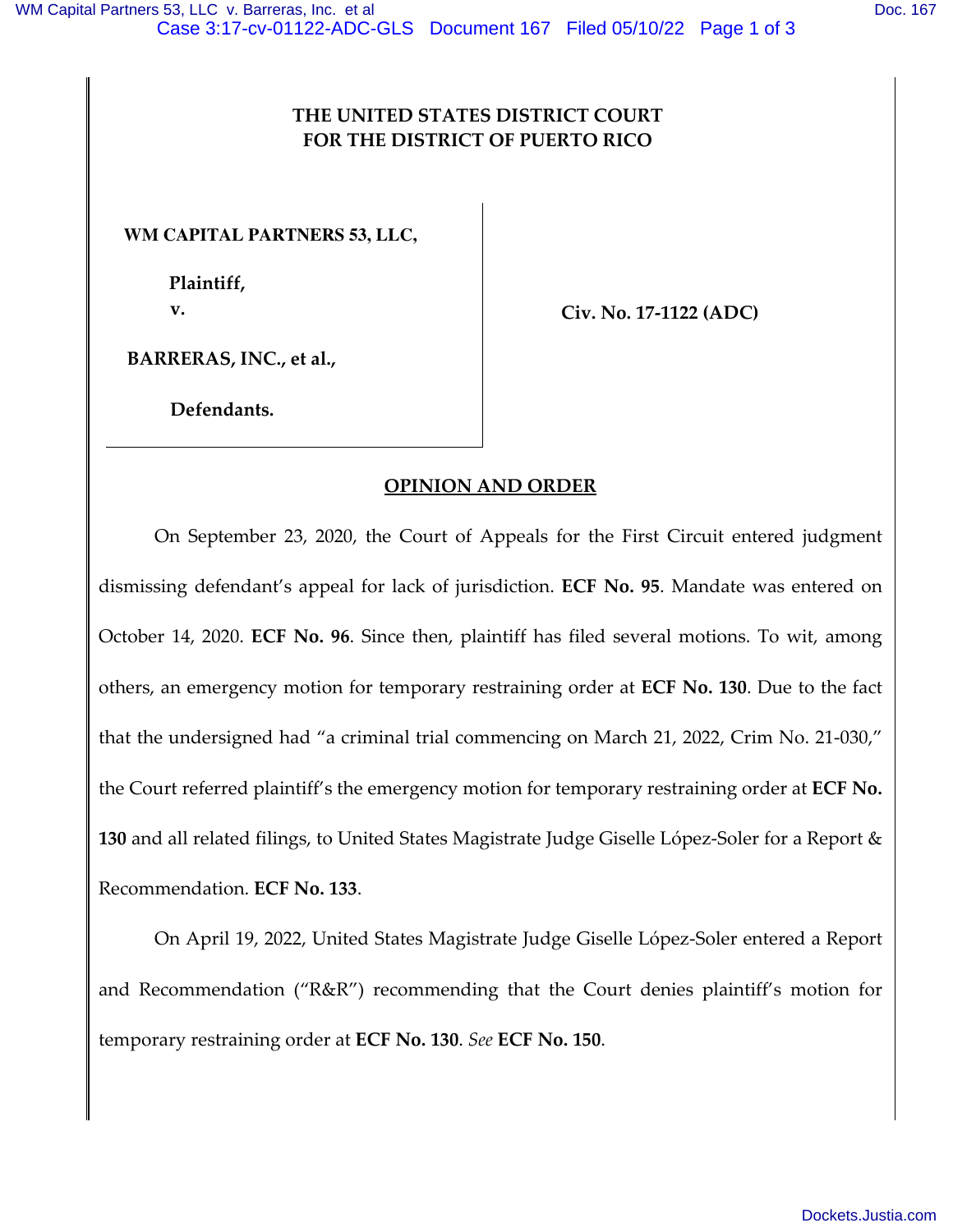On May 5, 2022, the Court ordered plaintiff to inform on or before May 11, 2022, the grounds to establish diversity jurisdiction. Specifically, the Court explained that although plaintiff was a limited liability company the only information provided in the complaint is only relevant to corporations. **ECF No. 162**. On even date, after moving for a brief extension of time, plaintiff filed an "informative motion and objections" to the R&R. **ECF No. 164**. On May 9, 2022,

defendant filed a response thereto.

In its "informative motion and objections," plaintiff informed the Court that:

a day before the Report and Recommendation was issued, on April 18, 2022, Puerto Rico State Court Marshalls served WM Capital an Eviction Notice of the Citi Towers property issued on the State Court Case and forcefully evicted WM Capital from the property. It is WM Capital's position that, as a result of this, **the issues raised in its request for a temporary restraining order are now moot**. **ECF No. 164** at 4 (emphasis added).

Accordingly, the emergency motion for temporary restraining order at **ECF No. 130 is** 

**DENIED AS MOOT**. The R&R at **ECF No. 150 is NOTED**.

The motions for extensions of time to file certified translations of Spanish language

documents at **ECF Nos. 127, 129, 165 are MOOT**.

The motion for extension of time at **ECF Nos. 161 is MOOT.** 

The informative motions at **ECF Nos. 126, 148, 164 are NOTED.**

The motion in compliance at **ECF No. 123 is NOTED**.

The motions submitting certified translations at **ECF Nos. 137, 139 are NOTED.**